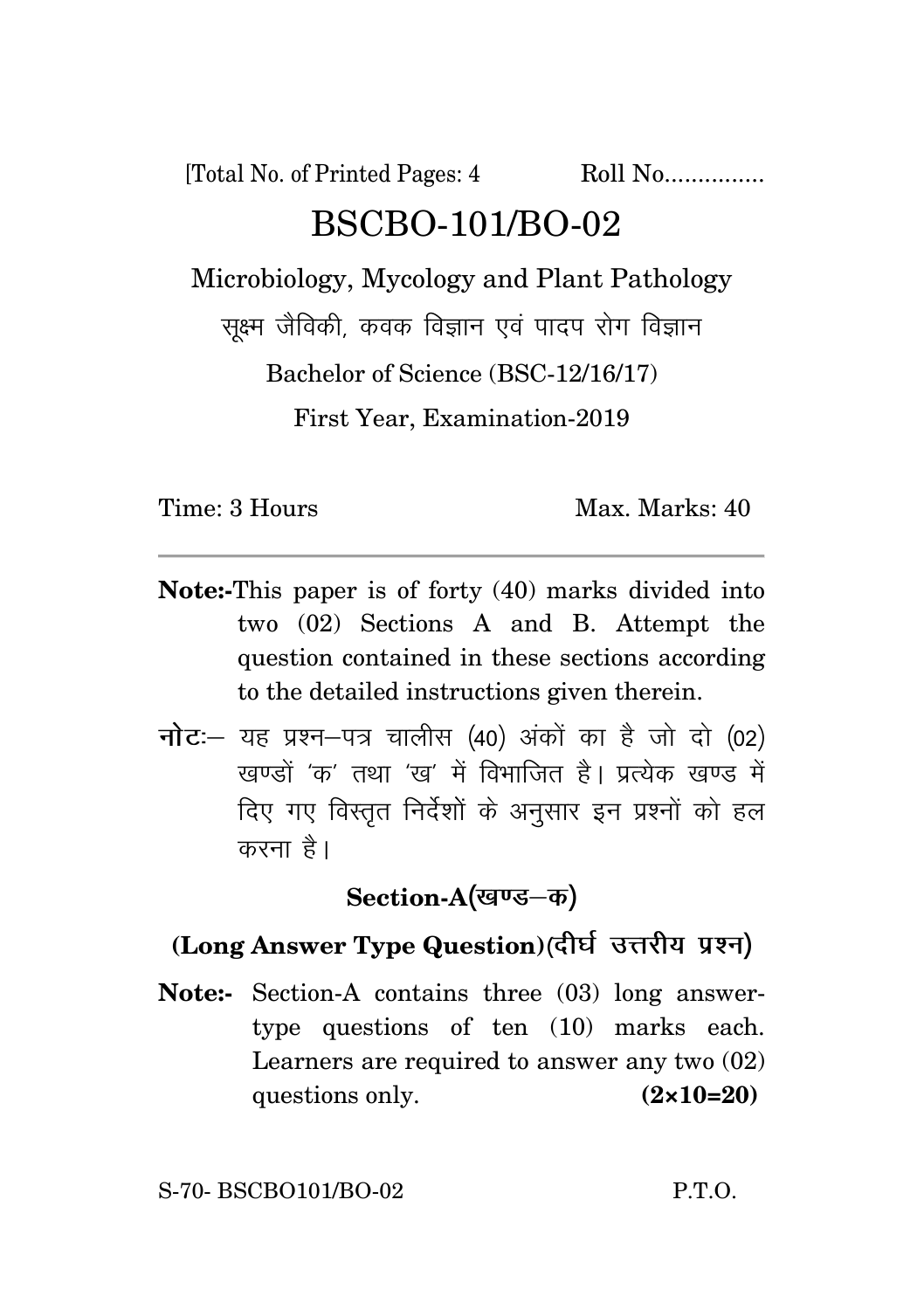- नोट: खण्ड 'क' में तीन (03) दीर्घ उत्तरीय प्रश्न दिये गये हैं। प्रत्येक प्रश्न के लिए दस (10) अंक निर्धारित हैं। शिक्षार्थियों को इनमें से केवल दो (02) प्रश्नों के उत्तर टेने हैं।
- Write the general characteristics of fungi. Discuss  $1_{-}$ the various methods of reproduction in fungi. कवकों के सामान्य लक्षण लिखिये कवकों मे प्रजनन के विभिन्न तरीके समझाइये।
- 2. Write in detail the process of sexual reproduction in bacteria. जीवाण मे होने वाले लैगिंक जनन की प्रक्रिया को विस्तार से लिखिये।
- 3. With the help of suitable diagrams give an account of morphology, reproduction and economic importance of yeast. चित्रों की सहायता से यीस्ट की आकारिकी, जनन एवं महत्व का वर्णन कीजिए।।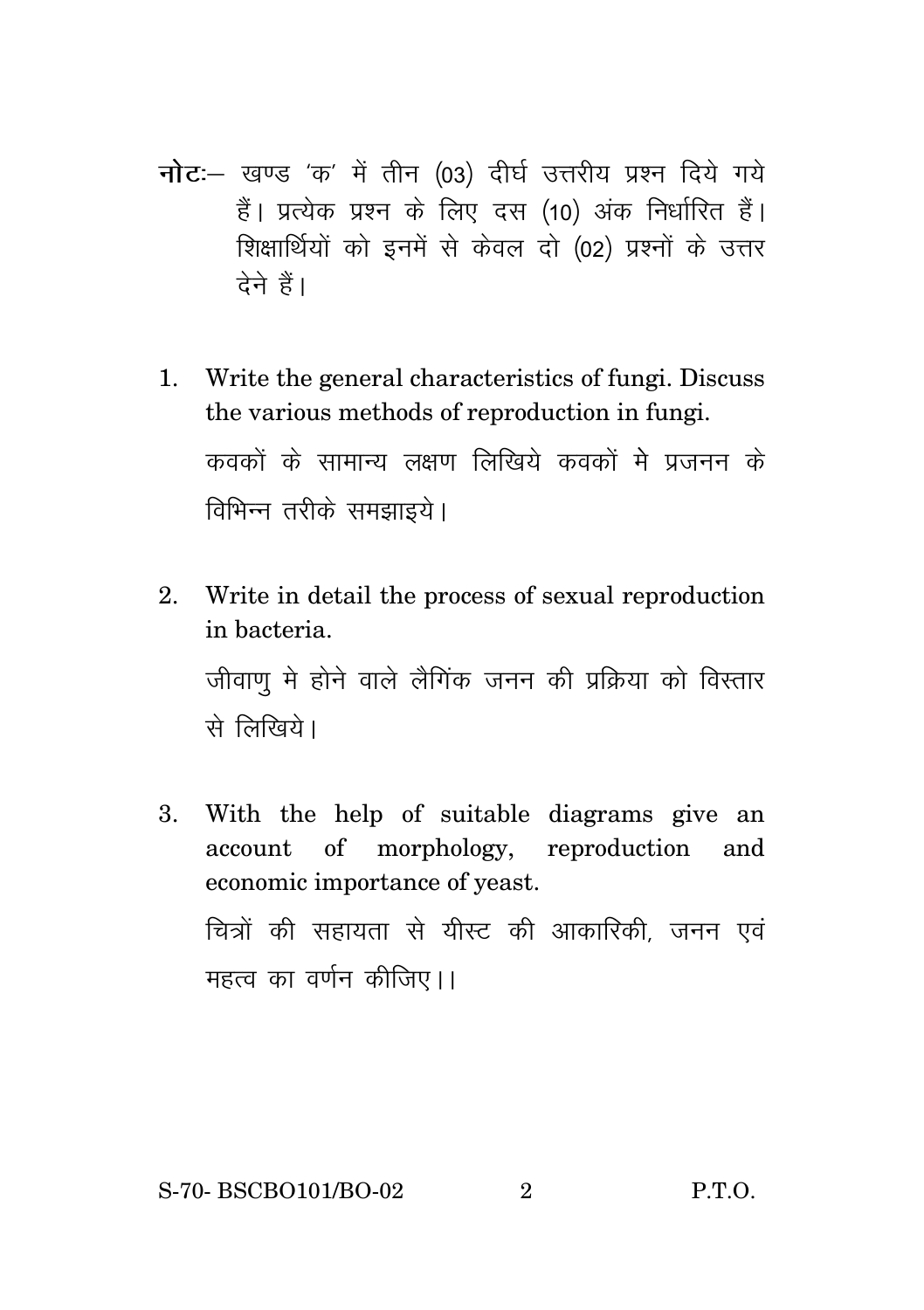## **Section-B** (खण्ड–ख)

## **(Short Answer Type Question)** *(लघ उत्तरीय प्रश्न)*

- **Note:-** Section-B contains six (06) short answer type questions of five (05) marks each. Learners are required to answer any four (04) questions only. **(5×4=20)**
- **नोट**: खण्ड 'ख' में छह (06) लघु उत्तरीय प्रश्न दिये गये हैं। प्रत्येक प्रश्न के लिए पाँच (05) अंक निर्धारित हैं। शिक्षार्थियों को इनमें से केवल चार (04) प्रश्नों के उत्तर देने हैं।
- 1. Write any three (03) plant diseases and their symptoms caused by bacteria. जीवाण द्वारा होने वाली कोई तीन पादप बीमारियों एवं  $\overrightarrow{R}$ त्त्रस्रे लक्षण लिखिये ।
- 2. Write different technique for the isolation of micro-organism. सक्ष्म जीवों के अलगाव में प्रयक्त होने वाली विभिन्न तकनीकों के विषय में लिखिये।